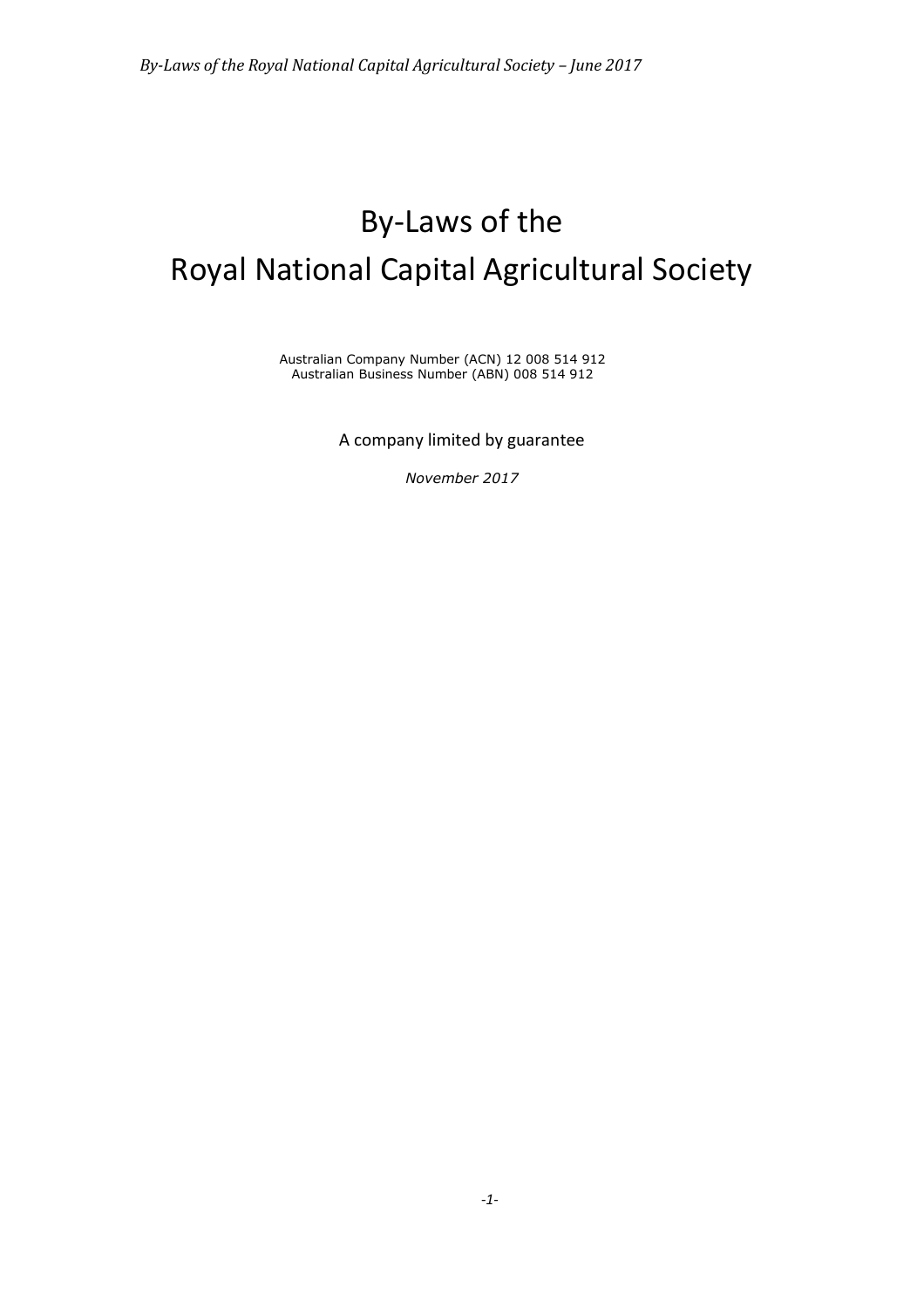# Membership

# **1 Membership and register of members**

- 1.1 The **Society** must establish and maintain a register of members. The register of members must be kept by the Secretary and must contain:
- 1.1.1 for each current member:
- 1.1.1.1 name; and
- 1.1.1.2 address; and
- 1.1.1.3 any alternative address nominated by the member for the service of notices; and 1.1.1.4 date the membership started; and
- 1.1.2 for each person who stopped being a member in the last 7 years:
- 1.1.2.1 name; and<br>1.1.2.2 address: are
- address; and
- 1.1.2.3 any alternative address nominated by the former member for the service of notices; and
- 1.1.2.4 dates the membership started and ended.
- 1.2 The **Society** must give current members access to the register of members.
- 1.3 Information that is accessed from the register of members must only be used in a manner relevant to the interests or rights of members.

#### **2 Application for membership**

- 2.1 A person (as defined in clause [58\)](#page-17-0) may apply to become a member of the **Society**. The applicant must be:
- **2.1.1** proposed by a member and seconded by another member of the **Society**; and
- 2.1.2 personally known to the proposer and seconder.
- **2.2** The application must:
- 2.2.1 state the name and address of the applicant; and
- 2.2.2 state the type of membership applied for; and
- 2.2.3 state that the applicant supports the objects and purposes of the **Society**; and
- 2.2.4 state that the applicant agrees to comply with the **Society's** constitution and by-laws, including complying with the guarantee under clause 4 of the Constitution, if required; and
- 2.2.5 be in the form prescribed by the directors; and
- 2.2.6 be signed by the applicant, the proposer and the seconder.

# **3 Consideration of membership application**

- 3.1 The Board must consider and decide the application for membership as soon as practicable after the application is made.
- 3.2 If the Board approves an application, the company secretary must as soon as possible:
- 3.2.1 enter the applicant as a new member on the register of members, and
- 3.2.2 tell the applicant in writing that the application was approved, and the date the applicant's membership started.
- 3.3 If the Board rejects an application, the company secretary must tell the applicant in writing as soon as possible that the application has been rejected, but does not have to give reasons.
- 3.4 The Board may delegate these functions and responsibilities to the chief executive officer.

# **4 Membership Year**

4.1 The membership year for members starts on 1 July and ends on 30 June in the following year.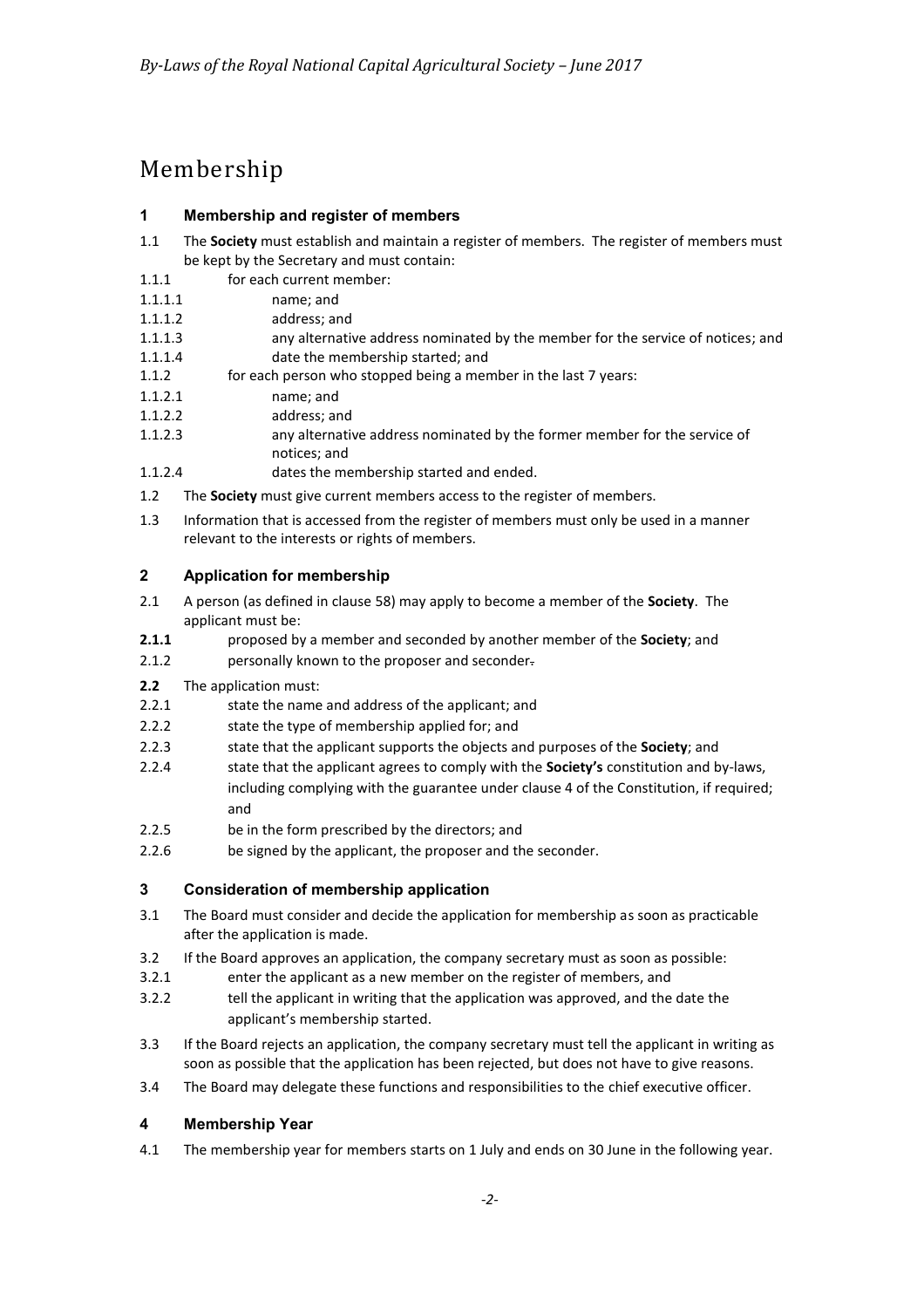4.2 If a person is admitted as a member after 1 April and before 30 June in the same year, the membership year for the person's first year is extended to 30 June in the following year.

#### **5 When a person becomes a member**

**5.1** Other than **initial members**, a person will become a member when the person is entered on the register of members.

#### **6 Type of member**

- 6.1 The Board may admit a member as a life member, honorary life member or junior member.
- 6.2 **Life Member** the Board may admit a member as a life member:
- 6.2.1 if the Board considers the admission appropriate; and
- 6.2.2 the member pays the fee for life membership.
- 6.3 A life member:
- 6.3.1 is not required to pay the annual membership fee; and
- 6.3.2 has the rights of a member; and
- 6.3.3 must comply with the constitution and by-laws of the **Society**.
- 6.4 **Honorary Life Member** the Board may admit one member each year as an honorary life member.
- 6.5 The Board may admit a member as an honorary life member if the Board is satisfied that:
- 6.5.1 the member has been nominated in writing by a member and seconded by another member; and
- 6.5.2 the nomination includes a statement in support of the nomination; and
- 6.5.3 the member has given distinguished service over a period of time to the **Society**.
- 6.6 An honorary life member:
- 6.6.1 is not required to pay the annual membership fee or the fee for life membership; and
- 6.6.2 has the rights of a councillor, including to attend council meetings; but
- 6.6.3 unless the member is also a councillor, is not entitled to vote at a council meeting; and
- 6.6.4 must comply with the constitution and by-laws of the **Society**.
- 6.7 **Junior member** the Board may admit an individual aged less than 18 years, as a junior member.
- 6.8 A junior member must:
- 6.8.1 pay the annual membership fee; and
- 6.8.2 is not entitled to attend or vote at meetings of the **Society**; and
- 6.8.3 is not entitled to receive notices from the **Society**; and
- 6.8.4 is not eligible for election to council or as a director.

# **7 Memberships fees and levies**

- 7.1 The Board must determine the membership fee payable for each type of membership for a membership year.
- 7.2 Membership fees for a membership year are payable by 1 July in the year the membership year starts, or on another day decided by the Board.
- 7.3 The Board may, if it considers it necessary, impose a levy on the members.

# **8 When a person stops being a member**

8.1 A person immediately stops being a member if the person: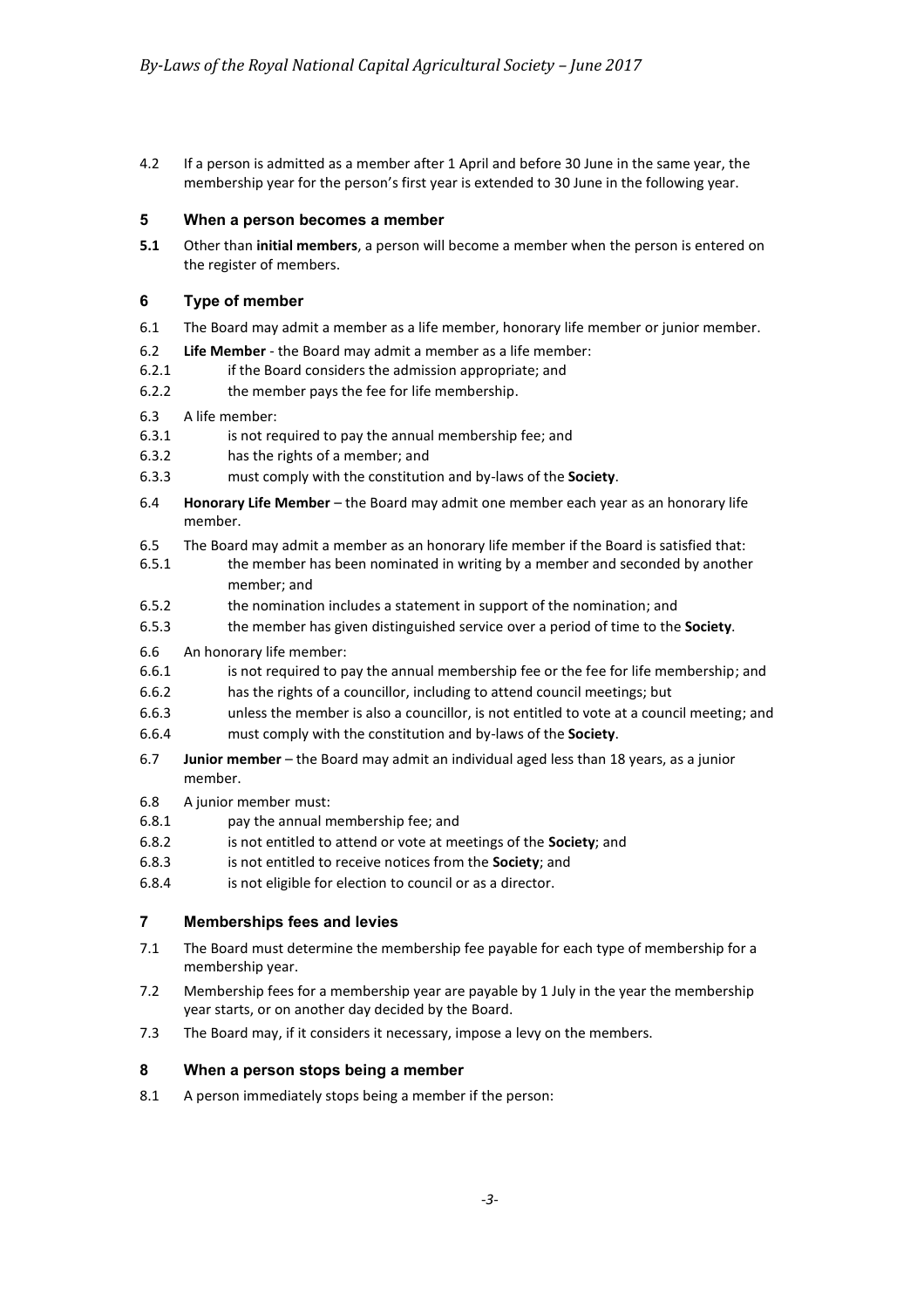- 8.1.1 dies; or
- 8.1.2 is wound up or otherwise dissolved or deregistered (for an incorporated member); or
- 8.1.3 ceases to be a financial member of the **Society**; or
- 8.1.4 resigns, by writing to the company secretary; or
- 8.1.5 is expelled by the Board under the provisions of the discipline by-laws; or
- 8.1.6 has not responded within three months to a written request from the company secretary that the person confirm in writing that the person wants to remain a member.

#### **9 Ending membership**

9.1 Ending a person's membership ends the person's entitlement or interest in any assets of the **Society**, but does not release the person from any existing liabilities the person has to the **Society** or any obligations that arise under the constitution or by-laws of the **Society**.

# General Meetings of Members

# **10 General meetings called by directors**

- 10.1 The Board may call a **general meeting**.
- <span id="page-3-0"></span>10.2 If members with at least 5% of the votes that may be cast at a **general meeting** make a written request to the **Society** for a **general meeting** to be held, the Board must:
- 10.2.1 within 21 days of the members' request, give all members notice of a **general meeting**; and
- 10.2.2 hold the **general meeting** within 2 months of the members' request.
- 10.3 The percentage of votes that members have (in clause [10.2\)](#page-3-0) is to be worked out as at midnight before the members request the meeting.
- 10.4 The members who make the request for a **general meeting** must:
- 10.4.1 state in the request any resolution to be proposed at the meeting; and
- 10.4.2 sign the request; and
- 10.4.3 give the request to the **Society**.
- 10.5 Separate copies of a document setting out the request may be signed by members if the wording of the request is the same in each copy.

#### **11 General meetings called by members**

- <span id="page-3-1"></span>11.1 If the Board does not call the meeting within 21 days of being requested under clause [10.2,](#page-3-0) 50% or more of the members who made the request may call and arrange to hold a **general meeting**.
- 11.2 To call and hold a meeting under claus[e 11.1](#page-3-1) the members must:
- 11.2.1 as far as possible, follow the procedures for **general meeting**s set out in this constitution; and
- 11.2.2 call the meeting using the list of members on the **Society**'s member register, which the **Society** must provide to the members making the request at no cost; and
- 11.2.3 hold the **general meeting** within three months after the request was given to the **Society**.
- 11.3 The **Society** must pay the members who request the **general meeting** any reasonable expenses they incur because the Board did not call and hold the meeting.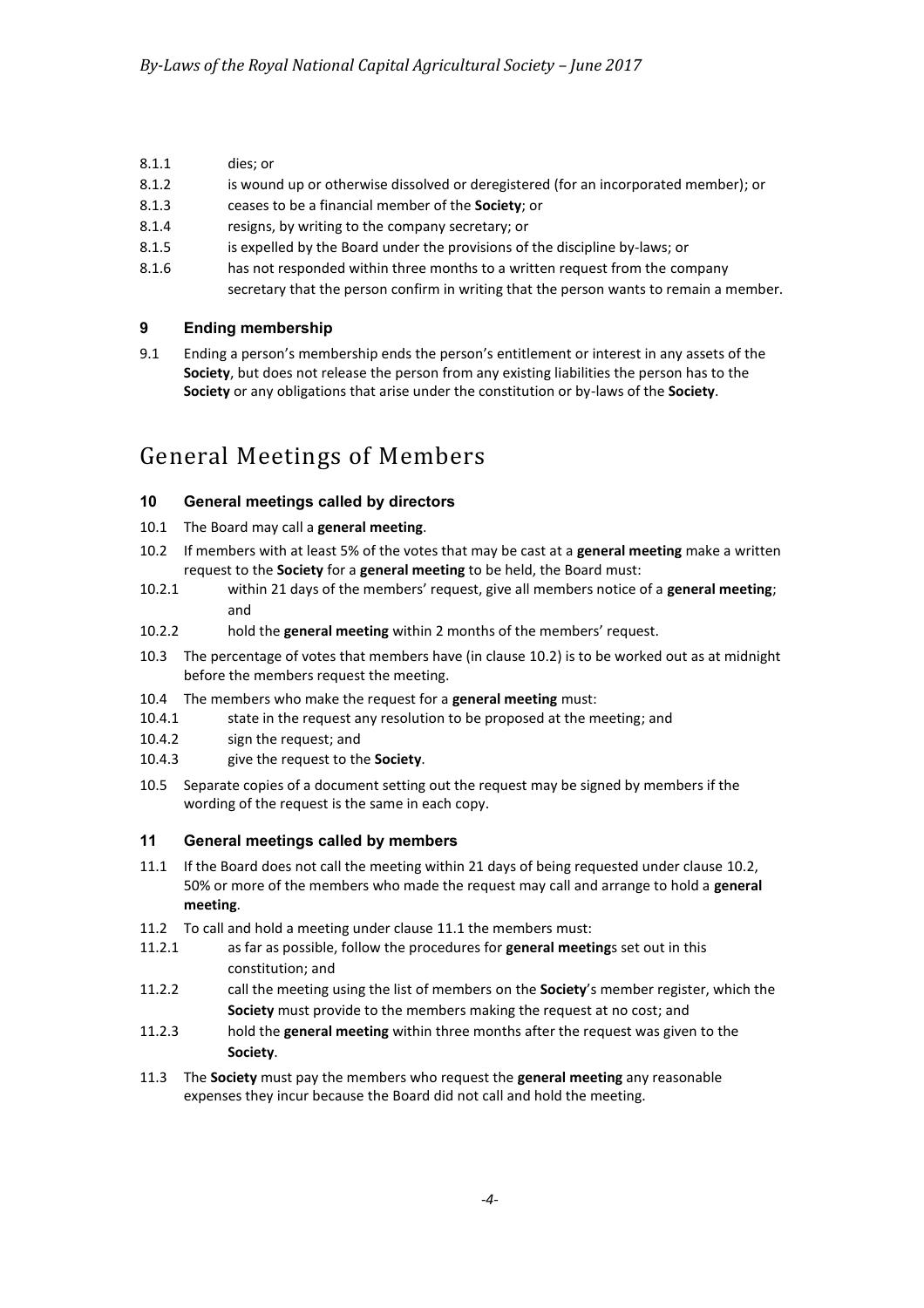#### **12 Annual general meeting**

- 12.1 A **general meeting**, called the annual **general meeting**, must be held after the first annual **general meeting**, at least once in every calendar year.
- 12.2 Even if these items are not set out in the notice of meeting, the business of an annual **general meeting** may include:
- 12.2.1 a review of the **Society**'s activities; and
- 12.2.2 a review of the **Society**'s finances; and
- 12.2.3 any auditor's report; and
- 12.2.4 the declaration of the election of directors and councillors following the postal vote; and
- 12.2.5 the appointment and payment of auditors, if any.
- 12.3 Before or at the annual **general meeting**, the Board must give information to the members on the **Society**'s activities and finances during the period since the last annual **general meeting**.
- 12.4 The chairperson of the annual **general meeting** must give members as a whole a reasonable opportunity at the meeting to ask questions or make comments about the management of the **Society**.

#### **13 Notice of general meetings**

- 13.1 Notice of a **general meeting** must be given to:
- 13.1.1 each member entitled to vote at the meeting; and
- 13.1.2 each director; and
- 13.1.3 the auditor (if any).
- 13.2 Notice of a **general meeting** must be provided in writing at least 21 days before the meeting.
- 13.3 Subject to clause 13.4, notice of a meeting may be provided less than 21 days before the meeting if:
- 13.3.1 for an annual **general meeting**, all the members entitled to attend and vote at the annual **general meeting** agree beforehand; or
- 13.3.2 for any other **general meeting**, members with at least 95% of the votes that may be cast at the meeting agree beforehand.
- 13.4 Notice of a **general meeting** cannot be provided less than 21 days before the meeting if a resolution will be moved to:
- 13.4.1 remove a director; or
- 13.4.2 remove an auditor.
- 13.5 Notice of a **general meeting** must include:
- 13.5.1 the place, date and time for the meeting (and if the meeting is to be held in two or more places, the technology that will be used to facilitate this); and
- 13.5.2 the general nature of the meeting's business; and
- 13.5.3 if applicable, that a **special resolution** is to be proposed and the words of the proposed resolution; and
- 13.5.4 a statement that members have the right to appoint proxies and that, if a member appoints a proxy:
- 13.5.4.1 the proxy does not need to be a member of the **Society**; and
- 13.5.4.2 the proxy form must be delivered to the **Society** at its registered address or the address (including an electronic address) specified in the notice of the meeting; and
- 13.5.4.3 the proxy form must be delivered to the **Society** at least 48 hours before the meeting.
- 13.6 If a **general meeting** is adjourned for one month or more, the members must be given a new notice of the resumed meeting.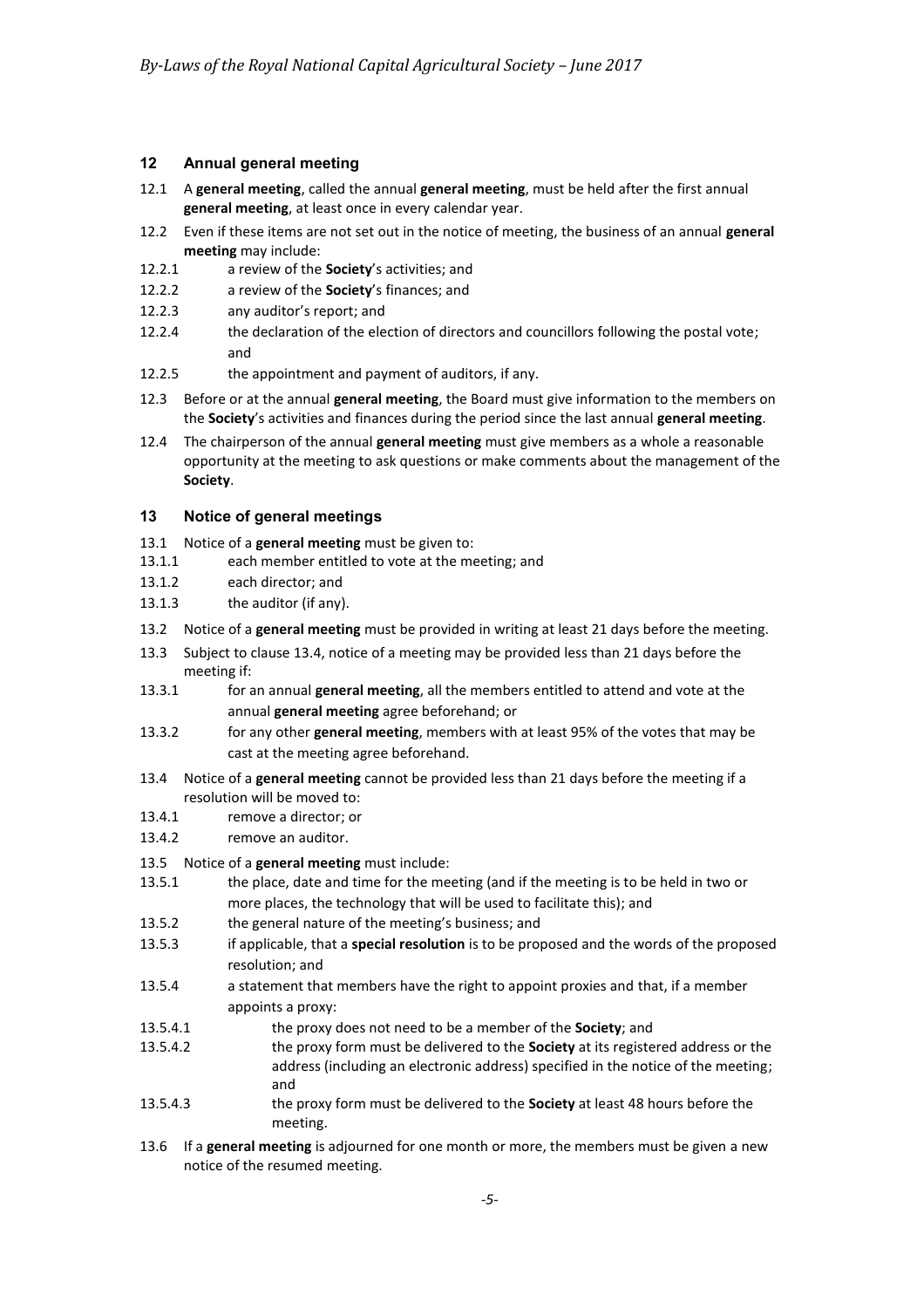#### **14 Quorum at general meetings**

- 14.1 A quorum for a **general meeting** to be held is the lesser of 20 members or 10% of the members, entitled to vote who are present (in person, by proxy or by representative) for the whole meeting. When determining whether a quorum is present, a person may only be counted once (even if that person is a representative or proxy of more than one member).
- 14.2 No business may be conducted at a **general meeting** if a quorum is not present.
- 14.3 If there is no quorum present within 30 minutes after the starting time stated in the notice of **general meeting**, the **general meeting** is adjourned to the date, time and place that the chairperson specifies. If the chairperson does not specify one or more of those things, the meeting is adjourned to:
- 14.3.1 if the date is not specified the same day in the next week; and
- 14.3.2 if the time is not specified the same time; and
- 14.3.3 if the place is not specified the same place.
- 14.4 If no quorum is present at the resumed meeting within 30 minutes after the starting time set for that meeting, the meeting is cancelled.

#### **15 Auditor's right to attend meetings**

- 15.1 The auditor (if any) is entitled to attend any **general meeting** and to be heard by the members on any part of the business of the meeting that concerns the auditor in the capacity of auditor.
- 15.2 The **Society** must give the auditor (if any) any communications relating to the **general meeting** that a member of the **Society** is entitled to receive.

#### <span id="page-5-0"></span>**16 Representatives of members**

- 16.1 An incorporated member may appoint as a representative:
- 16.1.1 one individual to represent the member at meetings and to sign circular resolutions under clause [23;](#page-7-0) and
- 16.1.2 the same individual or another individual for the purpose of being appointed or elected as a director.
- 16.2 The appointment of a representative by a member must:
- 16.2.1 be in writing; and
- 16.2.2 include the name of the representative; and
- 16.2.3 be signed on behalf of the member; and
- 16.2.4 be given to the **Society** or, for representation at a meeting, be given to the chairperson before the meeting starts.
- 16.3 A representative has all the rights of a member relevant to the purposes of the appointment as a representative.
- 16.4 The appointment may be ongoing.

#### **17 Using technology to hold meetings**

- 17.1 The **Society** may hold a **general meeting** at two or more venues using any technology that gives the members as a whole a reasonable opportunity to participate, including to hear and be heard.
- 17.2 Anyone using this technology is taken to be present in person at the meeting.

#### **18 Chairperson for general meetings**

- 18.1 The chairperson is entitled to chair general meetings.
- 18.2 If the chairperson is not able to chair a general meeting, the deputy chairperson chairs the meeting.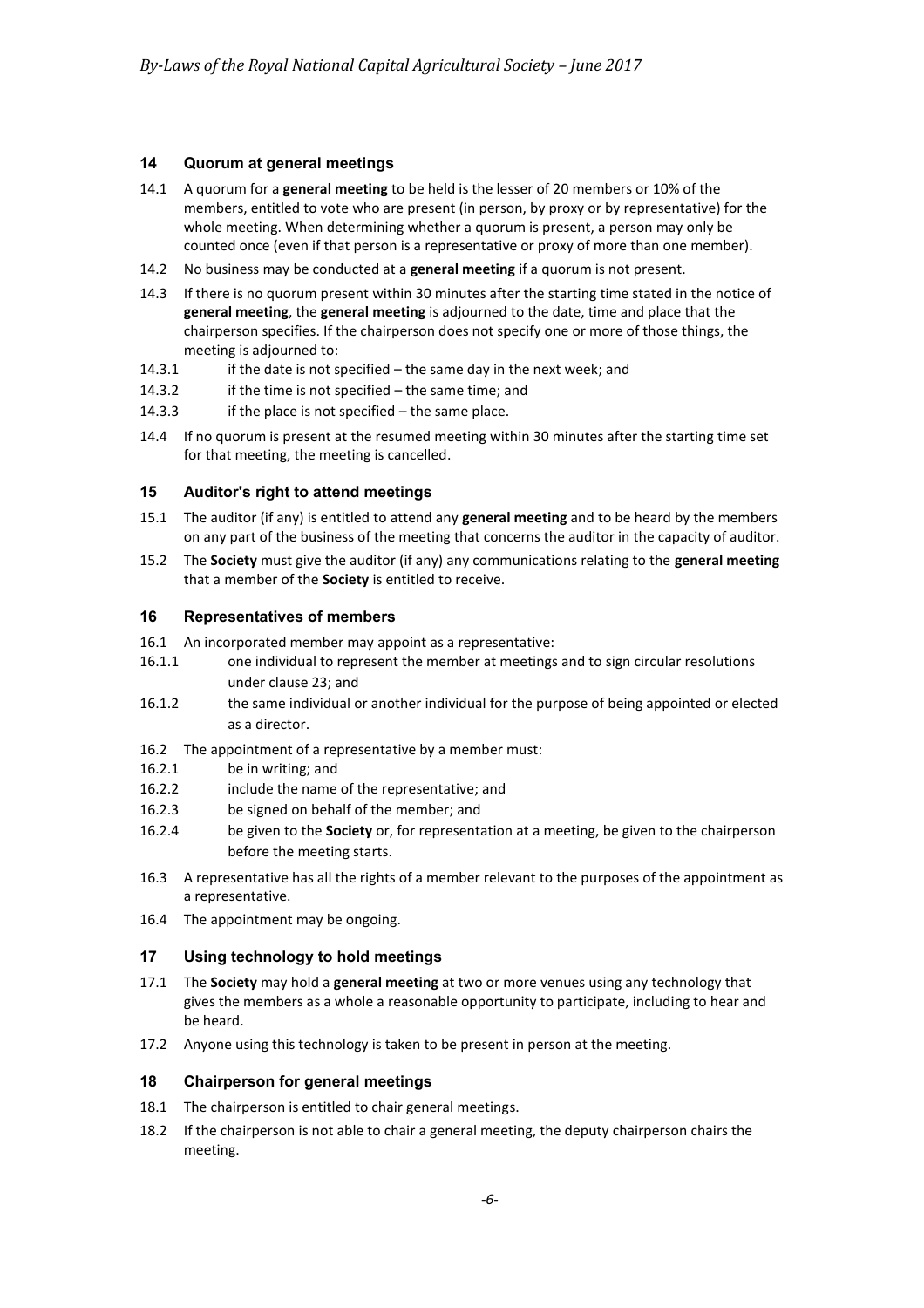- 18.3 If the chairperson and the deputy chairperson are not able to chair a general meeting, another director appointed by the chairperson to chair the meeting, chairs the meeting.
- 18.4 The chairperson is not able to chair a general meeting if:
- 18.4.1 the chairperson is not present at the meeting; or
- 18.4.2 the chairperson is present but does not wish to act as chairperson of the meeting.

#### **19 Role of the chairperson**

- 19.1 The chairperson is responsible for the conduct of the **general meeting**, and for this purpose must give members a reasonable opportunity to make comments and ask questions (including to the auditor (if any)).
- 19.2 The chairperson does not have a casting vote.

#### **20 Adjournment of meetings**

- 20.1 If a quorum is present, a **general meeting** must be adjourned if a majority of **members present** direct the chairperson to adjourn it.
- 20.2 Only unfinished business may be dealt with at a meeting resumed after an adjournment.

# Members' Resolutions and Statements

# **21 Members' resolutions and statements**

- <span id="page-6-0"></span>21.1 Members with at least 5% of the votes that may be cast on a resolution may give:
- <span id="page-6-1"></span>21.1.1 written notice to the **Society** of a resolution they propose to move at a **general meeting** (members' resolution); or
- 21.1.2 a written request to the **Society** that the **Society** give all of its members a statement about a proposed resolution or any other matter that may properly be considered at a **general meeting** (members' statement).
- 21.2 A notice of a members' resolution must set out the wording of the proposed resolution and be signed by the members proposing the resolution.
- 21.3 A request to distribute a members' statement must set out the statement to be distributed and be signed by the members making the request.
- 21.4 Separate copies of a document setting out the notice or request may be signed by members if the wording is the same in each copy.
- 21.5 The percentage of votes that members have (as described in clause [21.1\)](#page-6-0) is to be worked out as at midnight before the request or notice is given to the **Society**.
- 21.6 If the **Society** has been given notice of a members' resolution under clause [21.1.1,](#page-6-1) the resolution must be considered at the next **general meeting** held more than two months after the notice is given.
- 21.7 This clause does not limit any other right that a member has to propose a resolution at a **general meeting**.

# **22 Society must give notice of proposed resolution or distribute statement**

22.1 If the **Society** has been given a notice or request under clause **Error! Reference source not found.**: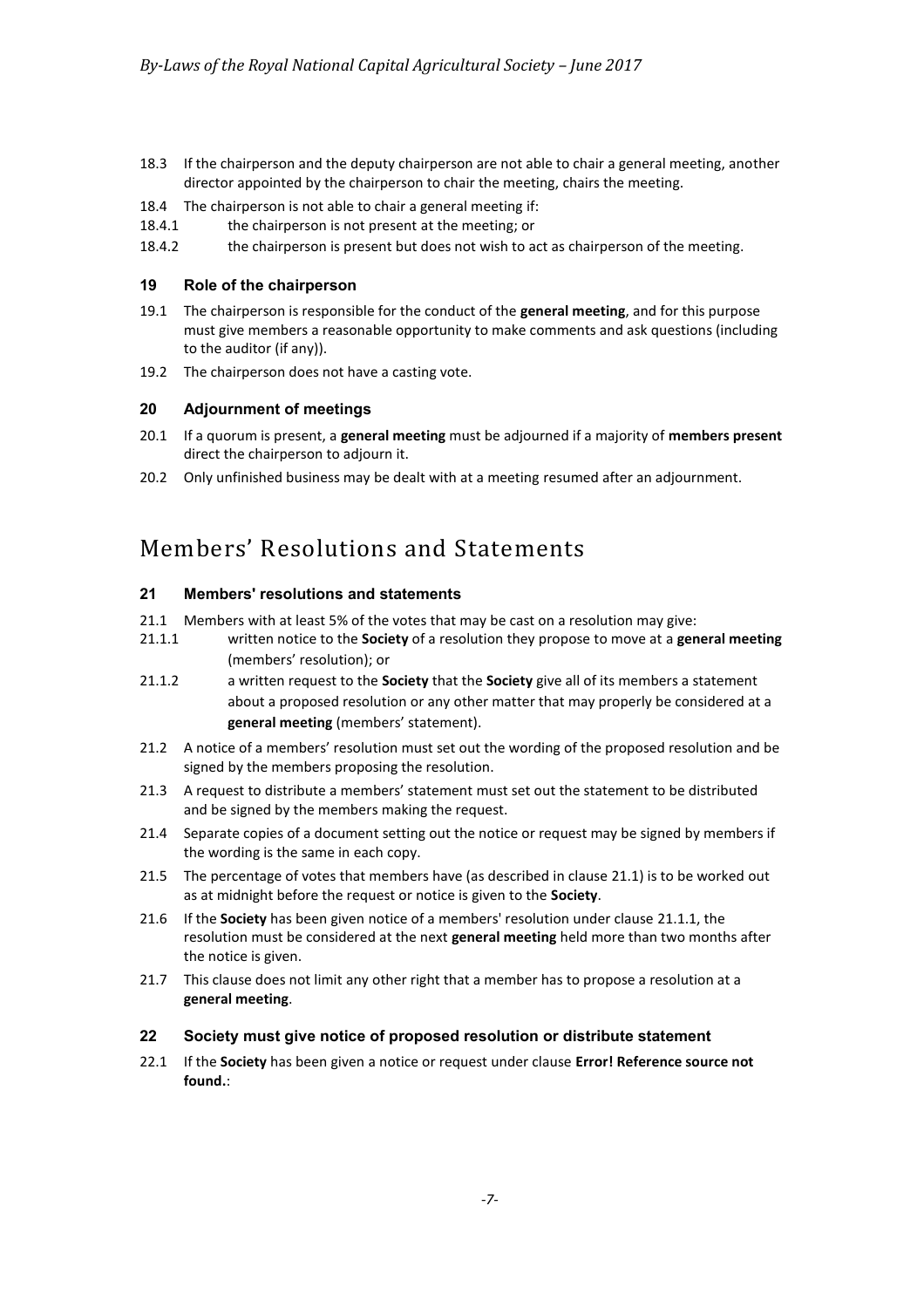- 22.1.1 in time to send the notice of proposed members' resolution or a copy of the members' statement to members with a notice of meeting, it must do so at the **Society**'s cost; or
- <span id="page-7-1"></span>22.1.2 too late to send the notice of proposed members' resolution or a copy of the members' statement to members with a notice of meeting, then the members who proposed the resolution or made the request must pay the expenses reasonably incurred by the **Society** in giving members notice of the proposed members' resolution or a copy of the members' statement. However, at a **general meeting**, the members may pass a resolution that the **Society** will pay these expenses.
- 22.2 The **Society** does not need to send the notice of proposed members' resolution or a copy of the members' statement to members if:
- 22.2.1 it is more than 1 000 words long; or
- 22.2.2 the Board considers it may be defamatory; or
- 22.2.3 claus[e 22.1.2](#page-7-1) applies, and the members who proposed the resolution or made the request have not paid the **Society** enough money to cover the cost of sending the notice of the proposed members' resolution or a copy of the members' statement to members; or
- 22.2.4 in the case of a proposed members' resolution, the resolution does not relate to a matter that may be properly considered at a **general meeting** or is otherwise not a valid resolution able to be put to the members.

#### <span id="page-7-0"></span>**23 Circular resolutions of members**

- 23.1 Subject to clause 23.3, the Board may put a resolution to the members to pass a resolution without a **general meeting** being held (a circular resolution).
- 23.2 The Board must notify the auditor (if any) as soon as possible that a circular resolution has or will be put to members, and set out the wording of the resolution.
- 23.3 Circular resolutions cannot be used:
- 23.3.1 for a resolution to remove an auditor, appoint a director or remove a director; or
- 23.3.2 for passing a **special resolution**; or
- 23.3.3 where the **Corporations Act** or this constitution requires a meeting to be held.
- 23.4 A circular resolution is passed if all the members entitled to vote on the resolution sign or agree to the circular resolution, in the manner set out in clauses [23.5](#page-7-2) and [23.6.](#page-7-3)
- <span id="page-7-2"></span>23.5 Members may sign:
- 23.5.1 a single document setting out the circular resolution and containing a statement that they agree to the resolution, or
- 23.5.2 separate copies of that document, as long as the wording is the same in each copy.
- <span id="page-7-3"></span>23.6 The **Society** may send a circular resolution by email to members and members may agree by sending a reply email to that effect, including the text of the resolution in their reply.

# Voting at General Meetings

# **24 How many votes a member has**

24.1 Each member has one vote.

#### **25 Challenge to member's right to vote**

25.1 A member or the chairperson may only challenge a person's right to vote at a **general meeting** at that meeting.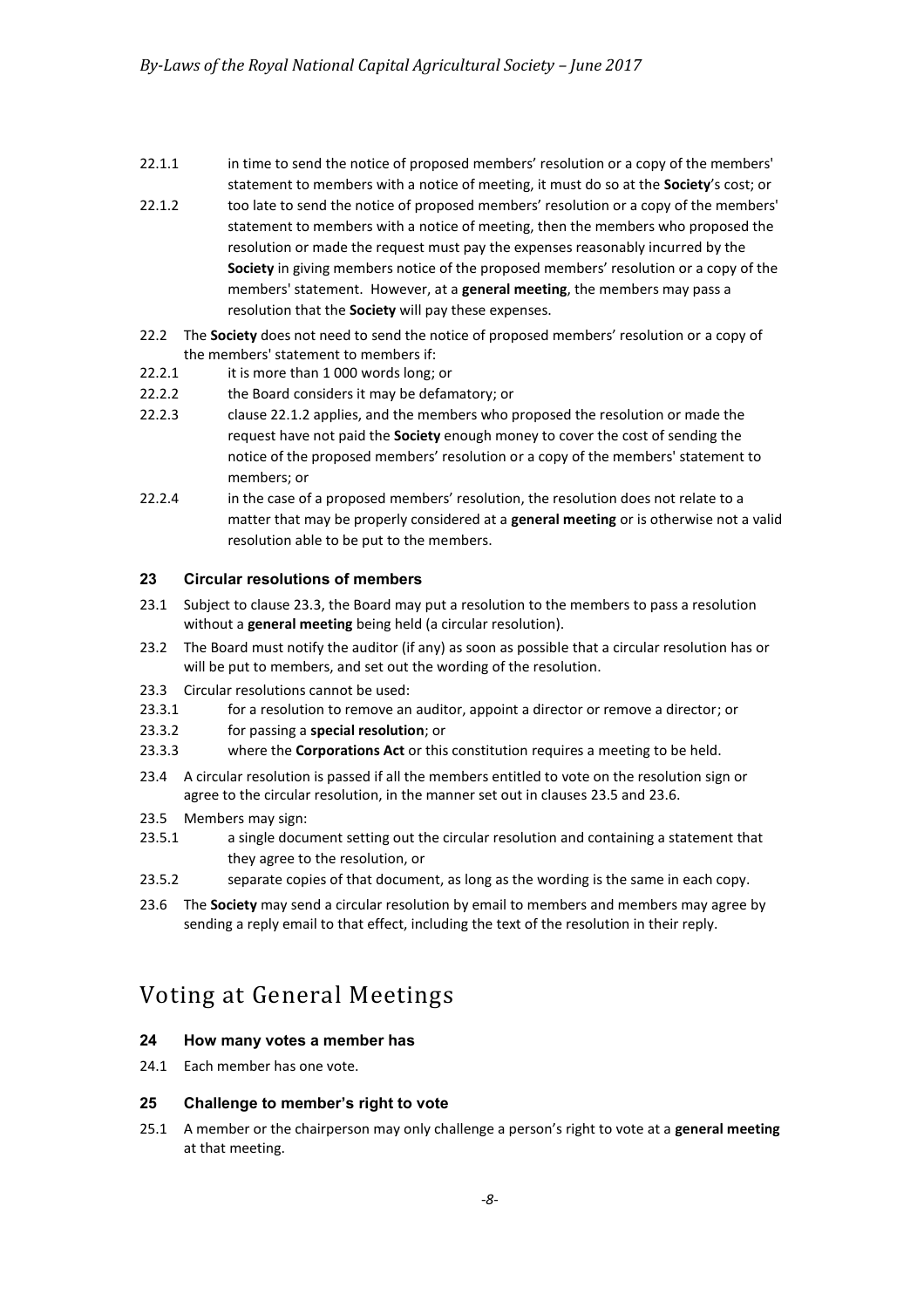25.2 If a challenge is made under clause 25.1, the chairperson must decide whether or not the person may vote. The chairperson's decision is final.

#### **26 How voting is carried out**

- 26.1 Voting must be conducted and decided by:
- 26.1.1 a show of hands; or
- 26.1.2 a vote in writing; or
- 26.1.3 another method chosen by the chairperson that is fair and reasonable in the circumstances.
- 26.2 Before a vote is taken, the chairperson must state whether any proxy votes have been received and, if so, how the proxy votes will be cast.
- 26.3 On a show of hands, the chairperson's decision is conclusive evidence of the result of the vote.
- 26.4 The chairperson and the meeting minutes do not need to state the number or proportion of the votes recorded in favour or against on a show of hands.

#### **27 When and how a vote in writing must be held**

- <span id="page-8-1"></span>27.1 A vote in writing may be demanded on any resolution instead of or after a vote by a show of hands by:<br>at l at l
- at least five **members present**; or
- 27.1.2 **members present** with at least 5% of the votes that may be passed on the resolution on the vote in writing (worked out as at the midnight before the vote in writing is demanded); or
- 27.1.3 the chairperson.
- 27.2 A vote in writing must be taken when and how the chairperson directs, unless clause [27.3](#page-8-0) applies.
- <span id="page-8-0"></span>27.3 A vote in writing must be held immediately if it is demanded under clause [27.1](#page-8-1) to decide whether to adjourn the meeting.
- 27.4 A demand for a vote in writing may be withdrawn.

# **28 Appointment of proxy**

- 28.1 A member may appoint a proxy to attend and vote at a **general meeting** on the member's behalf.
- 28.2 A proxy does not need to be a member.
- 28.3 A proxy appointed to attend and vote for a member has the same rights as the member to:
- 28.3.1 speak at the meeting; and
- 28.3.2 vote in a vote in writing (but only to the extent allowed by the appointment); and
- 28.3.3 join in to demand a vote in writing under clause [27.1.](#page-8-1)
- 1.1 An appointment of proxy (proxy form) must be signed by the member appointing the proxy and must contain:
- 28.3.4 the member's name and address; and
- 28.3.5 the **Society**'s name; and
- 28.3.6 the proxy's name or the name of the office held by the proxy; and
- 28.3.7 the meeting(s) at which the appointment may be used.
- 28.4 A proxy appointment may be ongoing.
- 28.5 Proxy forms must be received by the **Society** at the **Society**'s registered address at least 48 hours before a meeting.
- 28.6 A proxy does not have the authority to speak and vote for a member at a meeting while the member is at the meeting.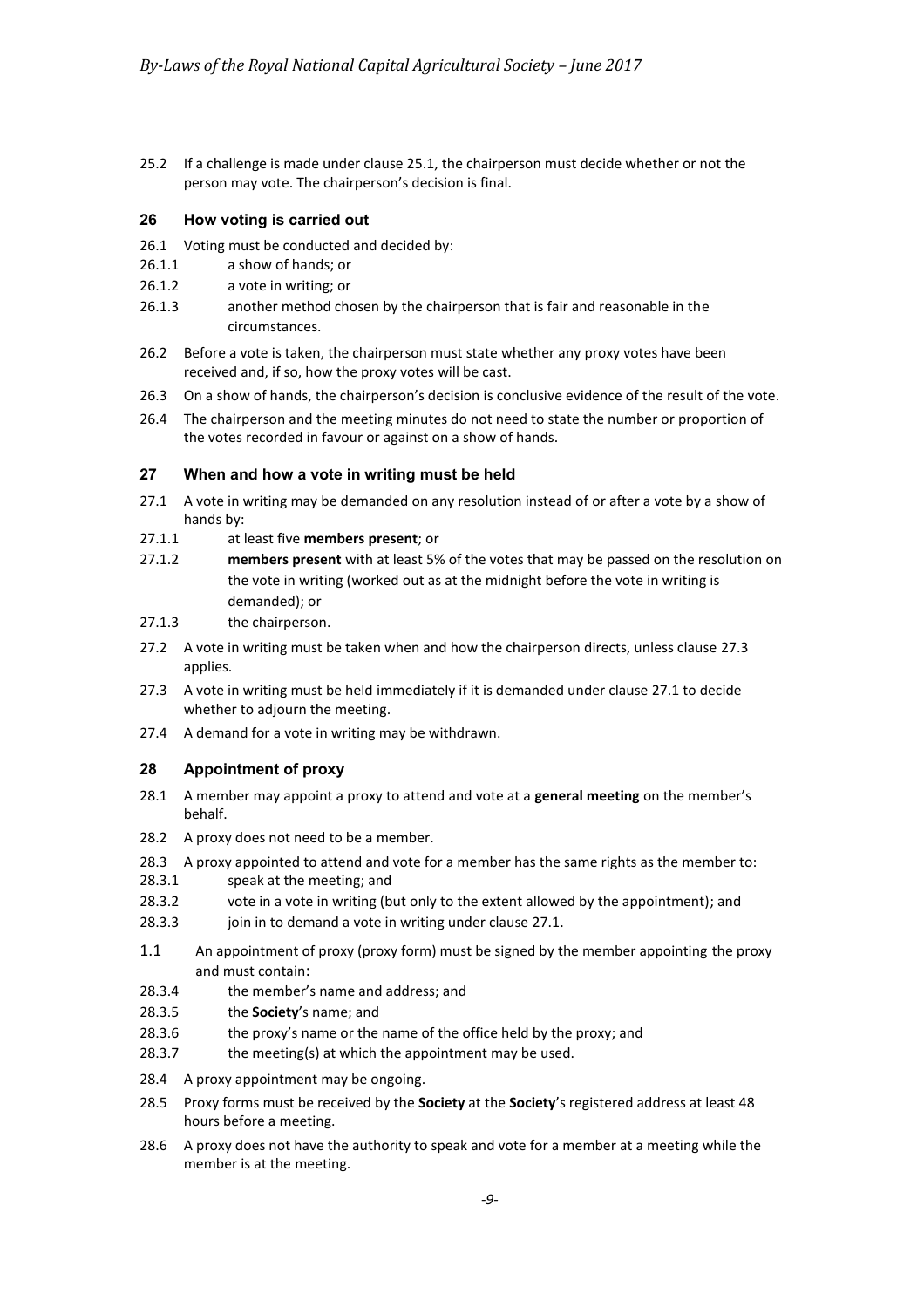- 28.7 Unless the **Society** receives written notice before the start or resumption of a **general meeting** at which a proxy votes, a vote cast by the proxy is valid even if, before the proxy votes, the appointing member:
- 28.7.1 dies; or
- 28.7.2 is mentally incapacitated; or
- 28.7.3 revokes the proxy's appointment; or
- 28.7.4 revokes the authority of a representative or agent who appointed the proxy.
- 28.8 A proxy appointment may specify the way the proxy must vote on a particular resolution.

# **29 Voting by proxy**

- 29.1 A proxy is not entitled to vote on a show of hands (but this does not prevent a member appointed as a proxy from voting as a member on a show of hands).
- 29.2 When a vote in writing is held, a proxy:<br>29.2.1 does not need to vote, unless the
- does not need to vote, unless the proxy appointment specifies the way the proxy must vote; and
- 29.2.2 if the way the proxy must vote is specified on the proxy form, must vote that way, and
- 29.2.3 if the proxy is also a member or holds more than one proxy, may cast the votes held in different ways.

# Dispute resolution and disciplinary procedures

#### **30 Dispute resolution**

- 30.1 The dispute resolution procedure in this clause applies to disputes between a member or director and:
- 30.1.1 one or more members; or
- 30.1.2 one or more directors; or
- 30.1.3 the **Society**.
- 30.2 A member must not start a dispute resolution procedure in relation to a matter which is the subject of a disciplinary procedure under clause [31](#page-10-0) until the disciplinary procedure is completed.
- <span id="page-9-0"></span>30.3 Those involved in the dispute must try to resolve it between themselves within 14 days of knowing about it.
- 30.4 If those involved in the dispute do not resolve it under clause [30.3,](#page-9-0) they must within 10 days:
- 30.4.1 tell the directors about the dispute in writing; and
- 30.4.2 agree or request that a mediator be appointed; and
- 30.4.3 attempt in good faith to settle the dispute by mediation.
- <span id="page-9-1"></span>30.5 The mediator must:
- 30.5.1 be chosen by agreement of those involved; or
- 30.5.2 where those involved do not agree:
- 30.5.2.1 for disputes between members, a person chosen by the directors; or
- 30.5.2.2 for other disputes, a person chosen by either the Commissioner of the Australian Charities and Not-for-profits Commission or the president of the Law Society of the Australian Capital Territory.
- 30.6 A mediator chosen by the directors under clause [30.5:](#page-9-1)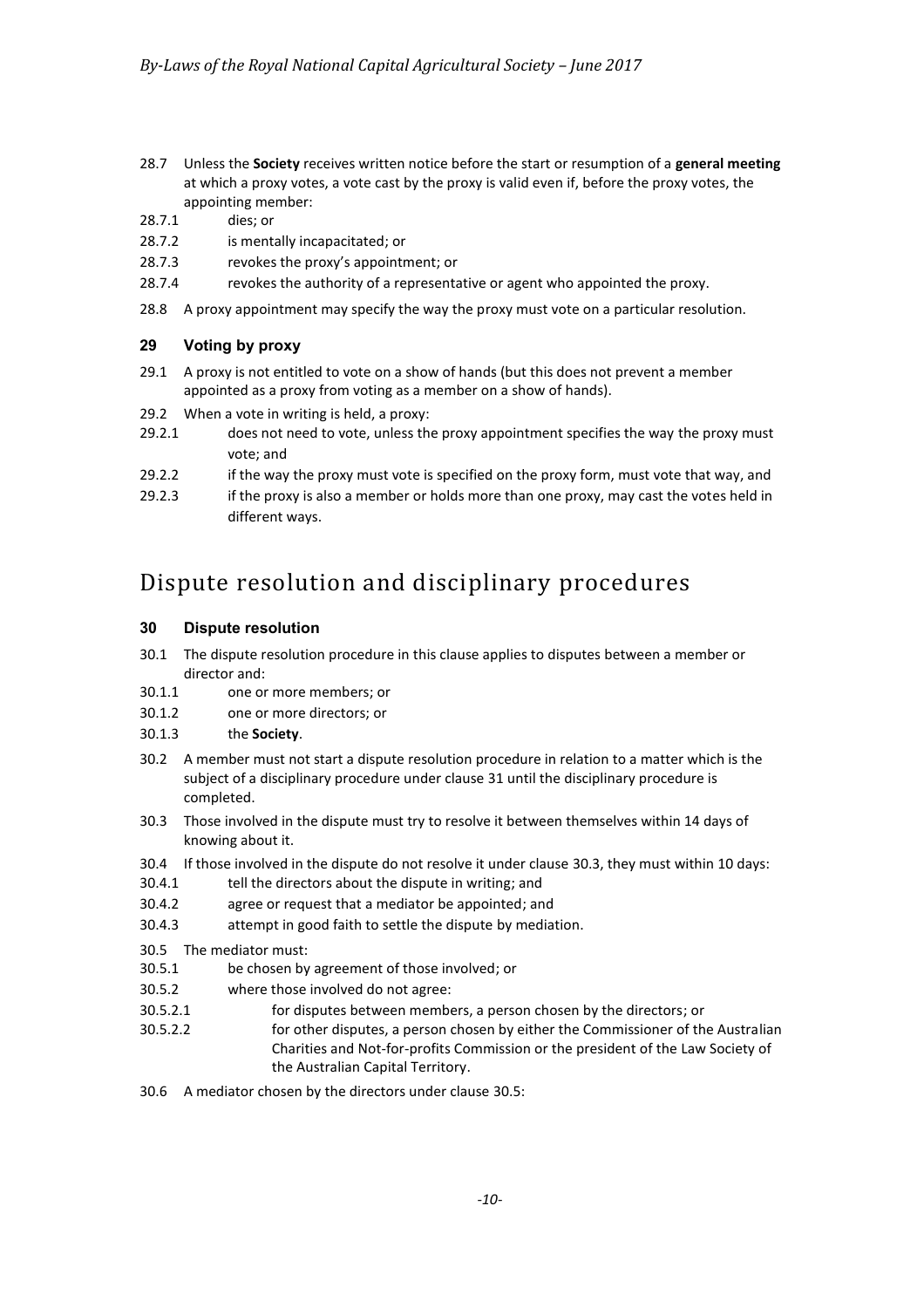- 30.6.1 may be a member or former member of the **Society**; and
- 30.6.2 must not have a personal interest in the dispute; and
- 30.6.3 must not be biased towards or against anyone involved in the dispute.
- 30.7 When conducting the mediation, the mediator must:<br>30.7.1 allow those involved a reasonable chance to b
- allow those involved a reasonable chance to be heard; and
- 30.7.2 allow those involved a reasonable chance to review any written statements; and
- 30.7.3 ensure that those involved are given natural justice; and
- 30.7.4 not make a decision on the dispute.

# <span id="page-10-0"></span>**31 Disciplining members**

- <span id="page-10-1"></span>31.1 In accordance with this clause, the Board may resolve to warn, suspend or expel a member from the **Society** if the Board considers that:
- 31.1.1 the member has breached the constitution or by-laws; or
- 31.1.2 the member's behaviour is causing, has caused, or is likely to cause harm to the **Society**.
- 31.2 At least 14 days before the Board meeting at which a resolution under claus[e 31.1](#page-10-1) will be considered, the company secretary must notify the member in writing:
- 31.2.1 that the Board is considering a resolution to warn, suspend or expel the member; and
- 31.2.2 that this resolution will be considered at a Board meeting and the date of that meeting; and
- 31.2.3 what the member is said to have done or not done; and
- 31.2.4 the nature of the resolution that has been proposed; and
- 31.2.5 that the member may provide an explanation to the Board, and details of how to do so.
- <span id="page-10-2"></span>31.3 Before the Board passes any resolution under clause [31.1,](#page-10-1) the member must be given a chance to explain or defend him or herself by:
- 31.3.1 sending the Board a written explanation before that Board meeting; or
- 31.3.2 speaking at the meeting.
- <span id="page-10-3"></span>31.4 After considering any explanation under clause [31.3,](#page-10-2) the Board may:
- 31.4.1 take no further action; or
- 31.4.2 warn the member; or
- 31.4.3 suspend the member's rights as a member for a period of no more than 12 months; or
- 31.4.4 expel the member; or
- 31.4.5 refer the decision to an unbiased, independent person on conditions that the Board considers appropriate (however, the person can only make a decision that the Board could have made under this clause); or
- 31.4.6 require the matter to be determined at a **general meeting**.
- 31.5 The Board cannot fine a member.
- 31.6 The company secretary must give written notice to the member of the decision under clause [31.4](#page-10-3) as soon as possible.
- 31.7 Disciplinary procedures must be completed as soon as reasonably practical.
- 31.8 There will be no liability for any loss or injury suffered by the member as a result of any decision made in good faith under this clause.

# **Directors**

# **32 Election and appointment of directors**

32.1 A person is eligible for election as a director of the **Society** if the person: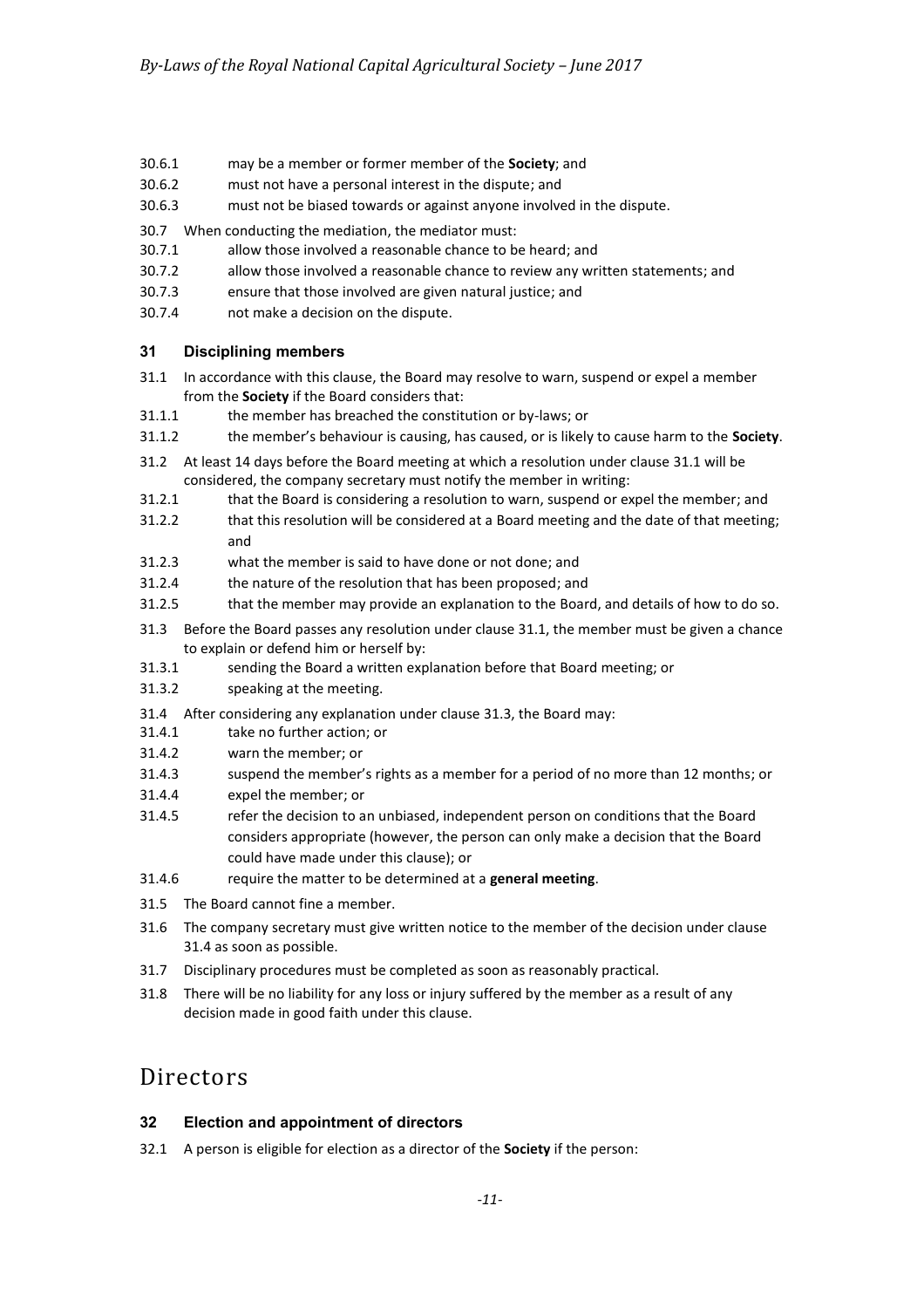- 32.1.1 is a member of the **Society**, or a representative of a member of the **Society** (appointed under clause [16\)](#page-5-0); and
- 32.1.2 is nominated by two members or representatives of members entitled to vote; and
- 32.1.3 gives the **Society** the person's signed consent to act as a director of the **Society**; and
- 32.1.4 is not ineligible to be a director under the **Corporations Act** or the **ACNC Act**.
- 32.2 A candidate for election as director must be proposed by a member, and seconded by another member, of the **Society** in writing.
- 32.3 The election of directors must be:
- 32.3.1 held by postal ballot; and
- 32.3.2 conducted by secret ballot under the company secretary's supervision.
- 32.4 The results of the election must be announced at, and become effective from, the annual general meeting immediately following the election.
- <span id="page-11-1"></span>32.5 The directors may appoint a person as a director to fill a casual vacancy or as an additional director if that person:
- 32.5.1 is a member of the **Society**, or a representative of a member of the **Society** (appointed under clause 16); and
- 32.5.2 gives the **Society** the person's signed consent to act as a director of the **Society**; and
- 32.5.3 is not ineligible to be a director under the **Corporations Act** or the **ACNC Act**.
- 32.6 If the number of directors is reduced to fewer than five or is less than the number required for a quorum, the continuing directors may act for the purpose of increasing the number of directors to five (or higher if required for a quorum) or calling a **general meeting**, but for no other purpose.

#### **33 Term of office**

- <span id="page-11-2"></span>33.1 At each annual **general meeting**:
- 33.1.1 any director appointed by the Board to fill a casual vacancy or as an additional director must retire; and
- <span id="page-11-0"></span>33.1.2 at least one-third of the remaining directors must retire.
- 33.2 The directors who must retire at each annual **general meeting** under claus[e 33.1.2](#page-11-0) will be the directors who have been longest in office since last being elected. Where directors were elected on the same day, the director(s) to retire will be decided by lot unless they agree otherwise.
- 33.3 Other than a director appointed under clause [32.5](#page-11-1), a director's term of office starts at the end of the annual **general meeting** at which the director is elected and ends at the end of the annual **general meeting** at which the director retires.
- 33.4 Each director must retire at least once every three years.
- 33.5 A director who retires under clause [33.1](#page-11-2) may nominate for election or re-election, subject to clause [33.6.](#page-11-3)
- <span id="page-11-3"></span>33.6 A director who has held office for a continuous period of nine years or more may only be reappointed or re-elected by a **special resolution**.

# **34 When a director stops being a director**

34.1 A director stops being a director if the director: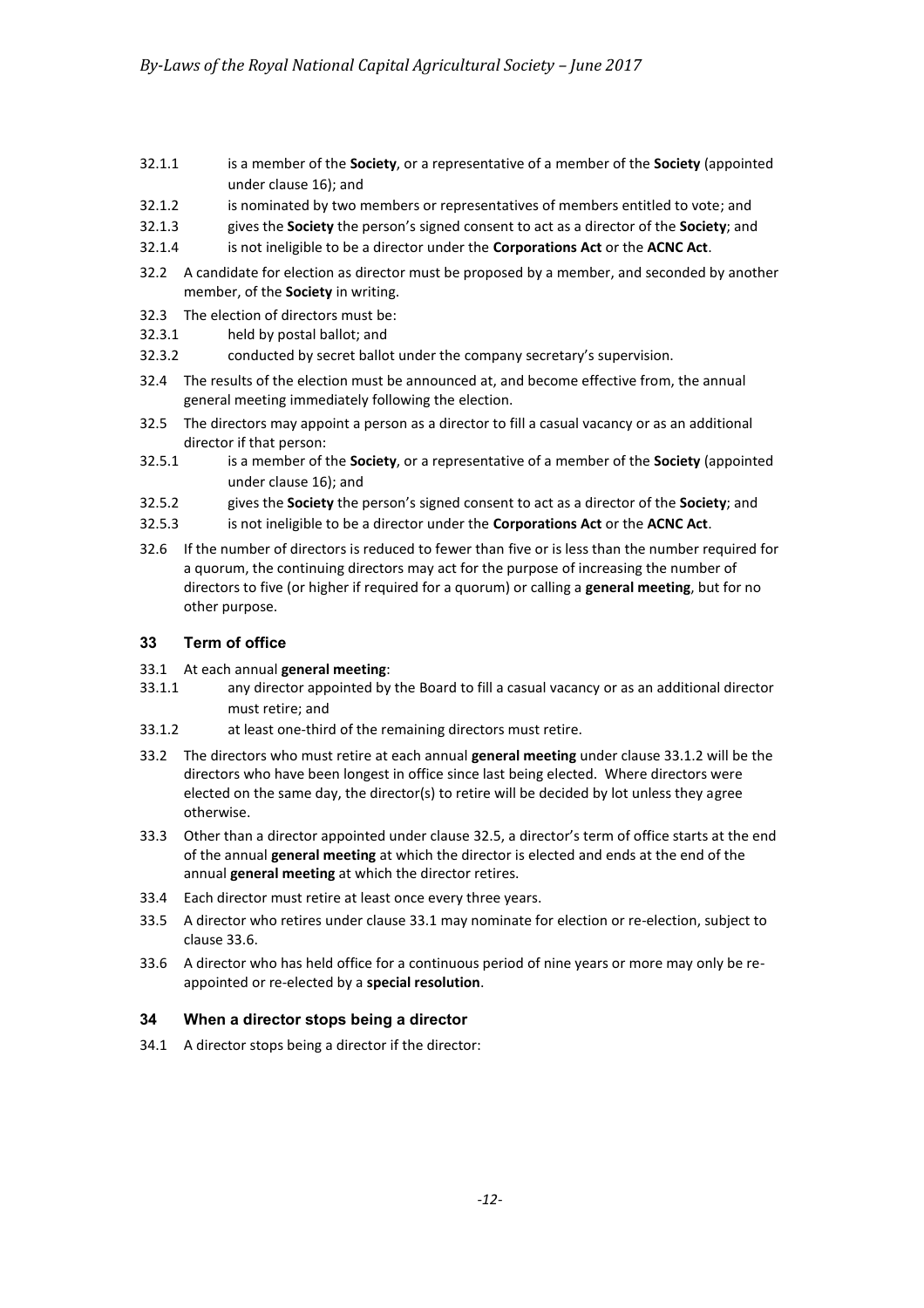- 34.1.1 gives written notice of resignation as a director to the **Society**; or
- 34.1.2 dies; or
- 34.1.3 is removed as a director by a resolution of the members; or
- 34.1.4 stops being a member of the **Society**; or
- 34.1.5 is a representative of a member, and that member stops being a member; or
- 34.1.6 is a representative of a member, and the member notifies the **Society** that the representative is no longer a representative; or
- 34.1.7 is absent for three (3) consecutive Board meetings without approval from the Board; or
- 34.1.8 becomes ineligible to be a director of the **Society** under the **Corporations Act** or the **ACNC Act**.

# **35 Board meetings**

35.1 The Board may decide how often, where and when it meets.

# **36 Calling Board meetings**

- 36.1 A director may call a Board meeting by giving reasonable notice to all of the other directors.
- 36.2 A director may give notice in writing or by any other means of communication that has previously been agreed to by all of the directors.

#### **37 Chairperson for Board meetings**

- 37.1 The **chairperson** is entitled to chair Board meetings.
- 37.2 If the chairperson is not able to chair a Board meeting, the deputy chairperson chairs the meeting.
- 37.3 If the chairperson and the deputy chairperson are not able to chair a Board meeting, another director appointed by the chairperson to chair the meeting, chairs the meeting.
- 37.4 The chairperson is not able to chair a Board meeting if:
- 37.4.1 the chairperson is not present at the meeting; or
- 37.4.2 the chairperson is present but does not wish to act as chairperson of the meeting.

# **38 Quorum at Board meetings**

- 38.1 Unless the directors determine otherwise, the quorum for a Board meeting is a majority (more than 50%) of directors.
- 38.2 A quorum must be present for the whole Board meeting.

# **39 Using technology to hold Board meetings**

- 39.1 The Board may hold its meetings by using any technology (such as video or teleconferencing) that is agreed to by all of the directors.
- 39.2 The directors' agreement may be ongoing.
- 39.3 A director may only withdraw the director's consent within a reasonable period before the meeting.

# **40 Passing Board resolutions**

**40.1** A Board resolution must be passed by a majority of the votes cast by directors present and entitled to vote on the resolution.

#### **41 Circular resolutions of Board**

41.1 The Board may pass a circular resolution without a Board meeting being held.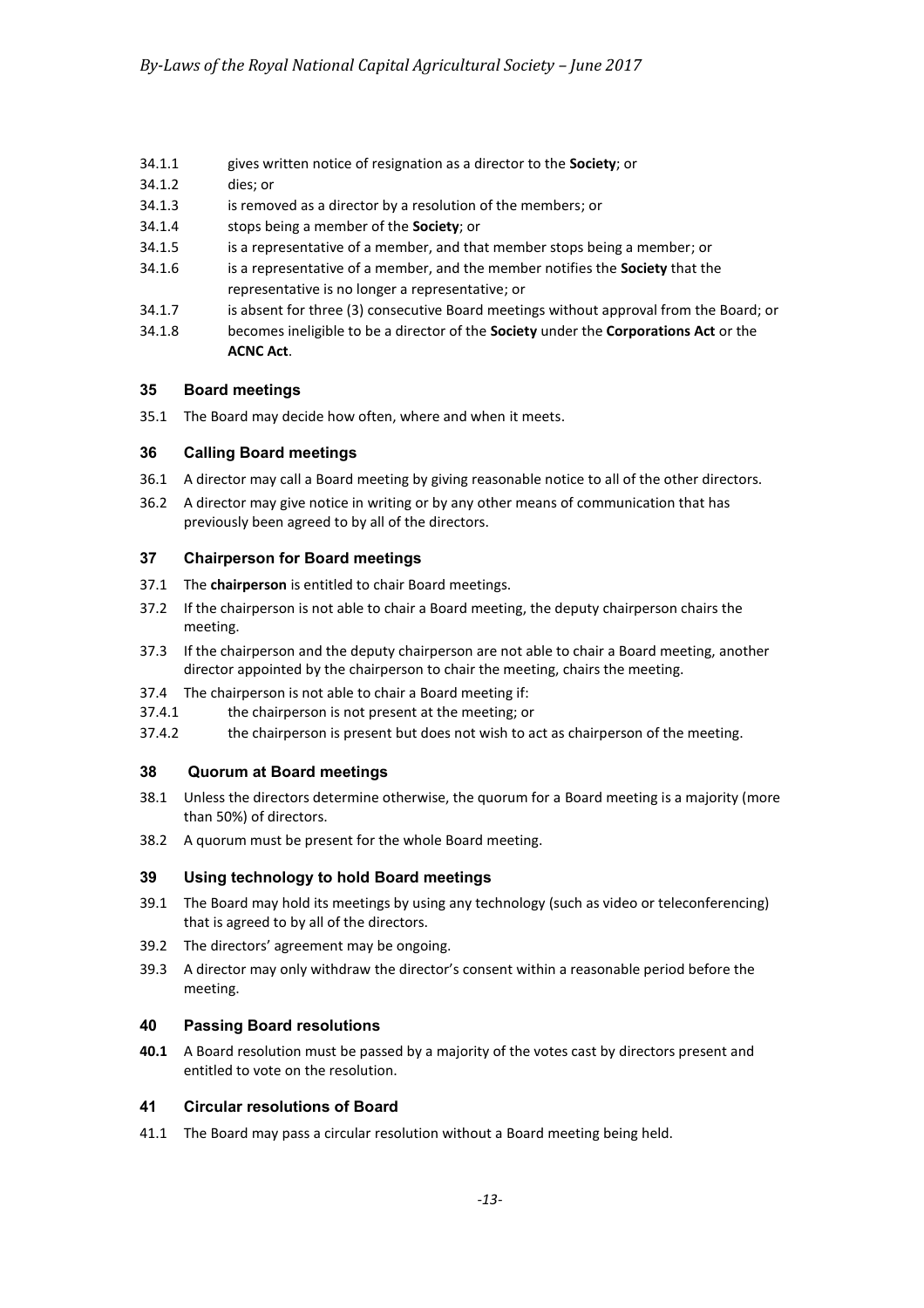- 41.2 A circular resolution is passed if all the directors entitled to vote on the resolution sign or otherwise agree to the resolution in the manner set out in clause [41.3](#page-13-0) or clause [41.4.](#page-13-1)
- <span id="page-13-0"></span>41.3 Each director may sign:
- 41.3.1 a single document setting out the resolution and containing a statement that the director agrees to the resolution; or
- 41.3.2 separate copies of that document, as long as the wording of the resolution is the same in each copy.
- <span id="page-13-1"></span>41.4 The **Society** may send a circular resolution by email to the directors and the directors may agree to the resolution by sending a reply email to that effect, including the text of the resolution in their reply.
- **41.5** A circular resolution is passed when the last director signs or otherwise agrees to the resolution in the manner set out in clause [41.3](#page-13-0) or claus[e 41.4.](#page-13-1)

# Company secretary

# **42 Appointment and role of company secretary**

- 42.1 The **Society** must have at least one company secretary.
- 42.2 An individual must be appointed as a company secretary by the Board (after giving the **Society** a signed consent to act as company secretary of the **Society**) and may be removed by the Board.
- 42.3 The Board must decide the terms and conditions under which the company secretary is appointed, including any remuneration.
- 42.4 The role of the company secretary includes:
- 42.4.1 maintaining a register of the **Society**'s members; and
- 42.4.2 maintaining the minutes and other records of **general meeting**s (including notices of meetings), Board meetings and circular resolutions.

# Council and Councillors

#### **43 Election and appointment of councillors**

- 43.1 A person is eligible for election as a councillor of the **Society** if the person:
- 43.1.1 is a member of the **Society**; and
- 43.1.2 has been a member of the **Society** (or another Royal show) for 3 consecutive years immediately prior to nomination; and
- 43.1.3 has worked in a section of the Society (or another Royal show) as a steward or committee member for at least 3 years in the 5 years prior to nomination; and
- 43.1.4 is nominated by two members or representatives of members entitled to vote; and
- 43.1.5 gives the **Society** the person's signed consent to be a councillor of the **Society**.
- 43.2 A candidate for election as councillor must be proposed by a member, and seconded by another member, of the **Society** in writing.
- 43.3 The election of councillors must be:
- 43.3.1 held by postal ballot; and
- 43.3.2 conducted by secret ballot under the company secretary's supervision.
- 43.4 The results of the election must be announced at, and become effective from, the annual general meeting immediately following the election.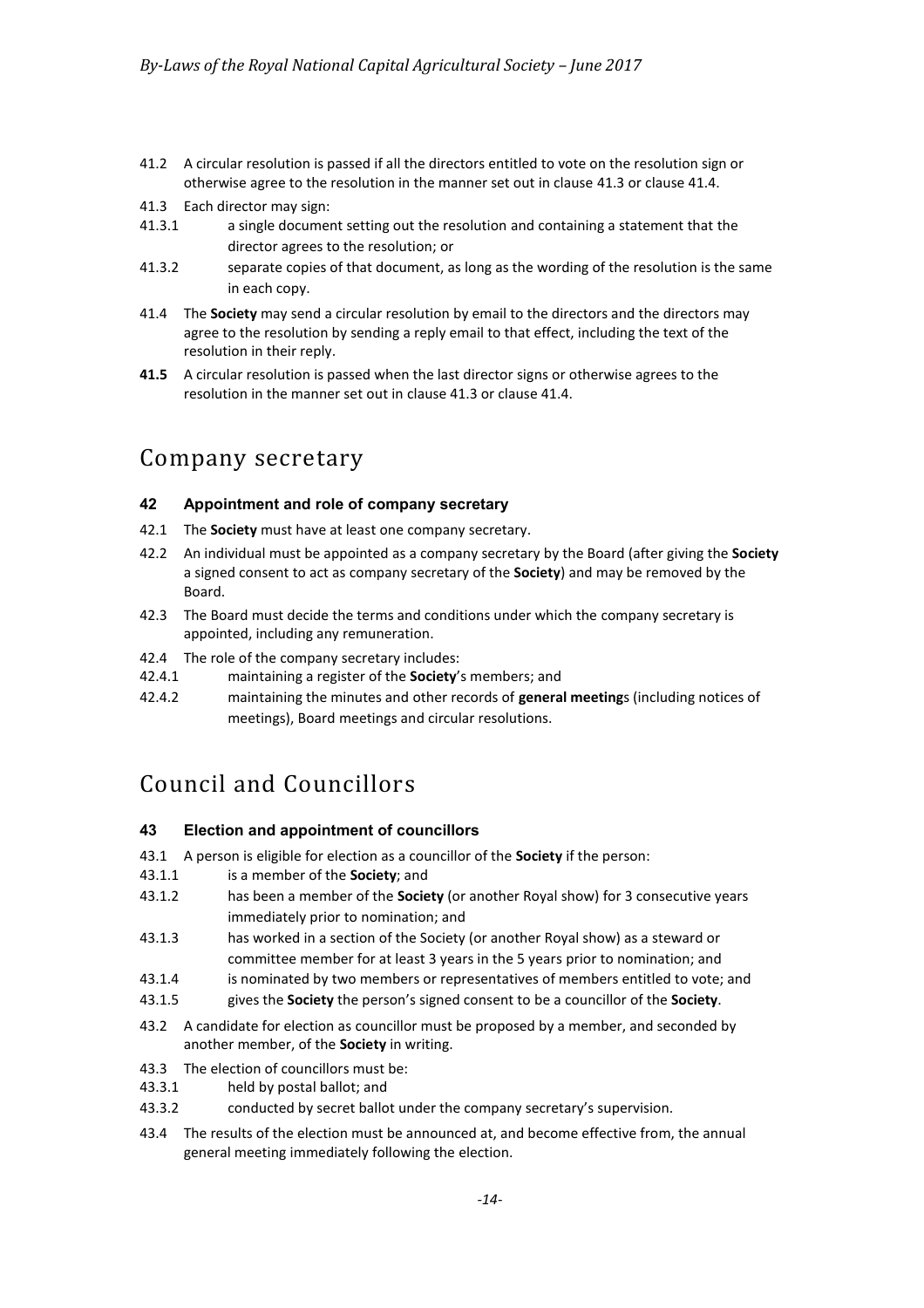- <span id="page-14-1"></span>43.5 The Board may appoint a person as a councillor only if:
- 43.5.1 the purpose of the appointment is to fill a casual vacancy as a section head; and
- 43.5.2 the person:
- 43.5.2.1 is a member of the **Society**; and
- 43.5.2.2 gives the **Society** the person's signed consent to be a councillor of the **Society**.

# **44 Term of office**

- 44.1 A councillor is elected for a 3-year term and retires at the end of the annual general meeting three years after the councillor's election.
- 44.2 Not more than 20 councillors are to be elected at each annual general meeting.
- 44.3 A retiring councillor is eligible for re-election.

# **45 Functions of Council**

- 45.1 The council:
- <span id="page-14-0"></span>45.1.1 advises and assists the Board on matters on which the Board seeks the council's advice and assistance; and
- 45.1.2 elects section heads to the sections established by the Board under clause **Error! Reference source not found.**.
- 45.2 The council may delegate its functions under clause [45.1.1](#page-14-0) to a committee of the **Society** consisting of at least 1 councillor on the conditions the council considers appropriate.

# **46 When a councillor stops being a councillor**

- 46.1 A councillor stops being a councillor if the councillor:
- 46.1.1 gives written notice of resignation as a councillor to the **Society**; or
- 46.1.2 dies; or
- 46.1.3 is removed as a councillor by a resolution of the members; or
- 46.1.4 stops being a member of the **Society**; or
- 46.1.5 is a representative of a member, and that member stops being a member; or
- 46.1.6 is a representative of a member, and the member notifies the **Society** that the representative is no longer a representative; or
- 46.1.7 is absent for three (3) consecutive council meetings without approval from the council.
- 46.2 A person appointed by the Board to fill a casual vacancy under claus[e 43.5](#page-14-1) holds the position for the unexpired period of the vacancy.

# **47 Rights of councillors**

- 47.1 A councillor may:
- 47.1.1 attend and vote at council meetings; and
- 47.1.2 exercise the councillor privileges decided by the Board or the Council.

# **48 Honorary councillors**

- 48.1 The Board may appoint a councillor as an honorary councillor if satisfied that the councillor has given distinguished service to the Society.
- 48.2 If a councillor is appointed as an honorary councillor, the councillor stops being a councillor.
- 48.3 An honorary councillor: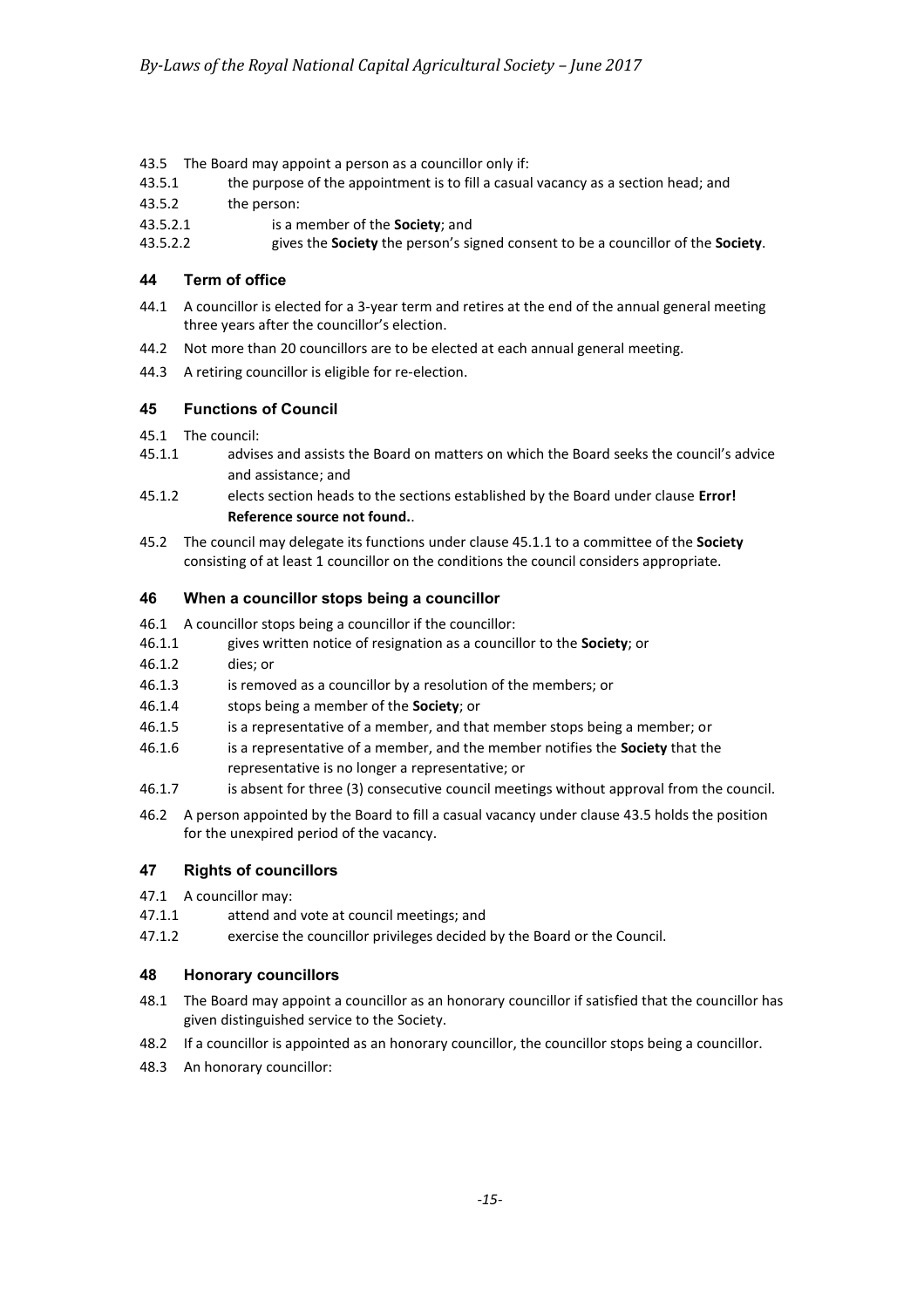- 48.3.1 is not required to pay the annual membership fee; but
- 48.3.2 must comply with the Constitution and by-laws of the Society; and
- 48.3.3 has the rights of a councillor under clause 47; but
- 48.3.4 is not entitled to vote at council meetings.

#### **49 Council meetings**

49.1 The Board may decide how often, where and when the council meets.

#### **50 Chairperson for council meetings**

- 50.1 The **chairperson** is entitled to chair council meetings.
- 50.2 If the chairperson is not able to chair a council meeting, the deputy chairperson chairs the meeting.
- 50.3 If the chairperson and the deputy chairperson are not able to chair a council meeting, another director appointed by the chairperson to chair the meeting, chairs the meeting.
- 50.4 The chairperson is not able to chair a council meeting if:
- 50.4.1 the chairperson is not present at the meeting; or
- 50.4.2 the chairperson is present but does not wish to act as chairperson of the meeting.

#### **51 Quorum at council meetings**

- 51.1 Unless the directors determine otherwise, the quorum for a council meeting is a majority (more than 50%) of councillors.
- 51.2 A quorum must be present for the whole councillors meeting.

#### **52 Passing council resolutions**

**52.1** A council resolution must be passed by a majority of the votes cast by councillors present and entitled to vote on the resolution.

# Election of Directors and Councillors

#### **53 Returning officer**

53.1 The Board must appoint a returning officer for an election.

#### **54 Election of directors and councillors unopposed**

- 54.1 If the number of candidates for election as a director is not more than the number of vacant director positions to be filled, the returning officer must declare each candidate elected.
- 54.2 If the number of candidates for election as a councillor is not more than the number of vacant councillor positions to be filled, the returning officer must declare each candidate elected.

# **55 Voting for directors and councillors**

- 55.1 This clause applies if:
- 55.1.1 the number of candidates for election as a director is more than the number of vacant director positions to be filled; or
- 55.1.2 the number of candidates for election as a councillor is more than the number of vacant councillor positions to be filled.
- 55.2 The returning officer must send by pre-paid post to each member eligible to vote the following: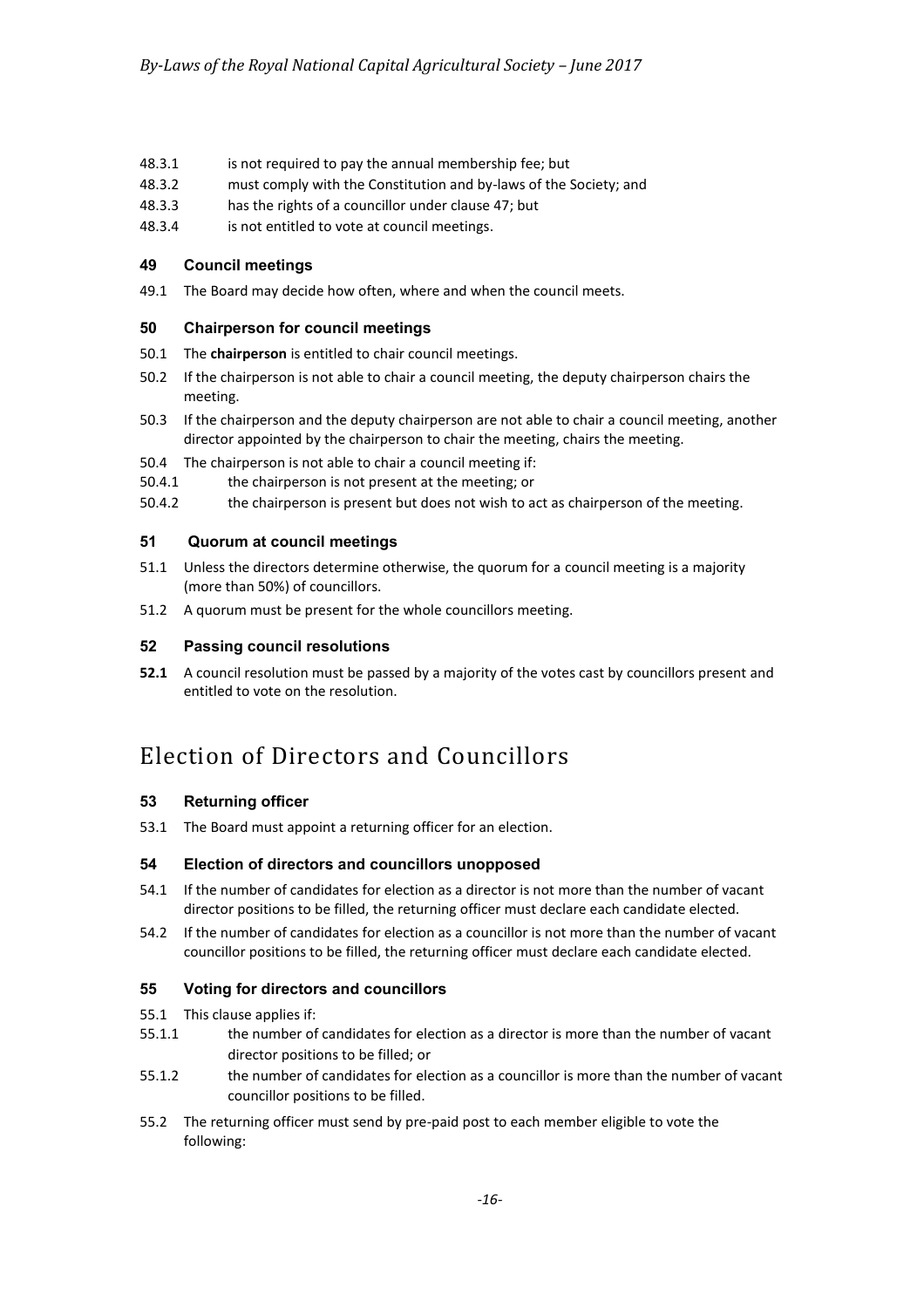- 55.2.1 a ballot paper listing the name of each candidate for election for the vacant positions; and
- 55.2.2 an envelope marked 'Ballot Paper'; and
- 55.2.3 an envelope addressed to the returning officer, with a place for the member to write the member's name, and to sign the member's signature; and
- 55.2.4 voting instructions for the election(s).
- 55.3 To record a valid vote, the member must:
- <span id="page-16-0"></span>55.3.1 on the ballot paper, place a cross against the name of each candidate the member wants to vote for, so that the number of candidates voted for is equal to the number of vacant positions to be filled; and
- 55.3.2 place the completed ballot paper in the envelope marked 'Ballot Paper' and seal the envelope; and
- 55.3.3 place the sealed 'Ballot Paper' envelope in the envelope addressed to the returning officer, seal the envelope, write the member's name and sign the envelope in the place provided; and
- 55.3.4 deliver the envelope to the returning officer, by post or otherwise, so that the envelope is received by the returning officer before the closing time for the election set out in the voting instructions.
- 55.4 For an election, the returning officer must keep a ballot box, sealed with a lock for which the returning officer holds the key.
- 55.5 On receipt of an envelope addressed to the returning officer for an election, the returning officer must:
- 55.5.1 record the name of the member voting; and
- 55.5.2 remove the envelope containing the ballot paper from the first envelope, and place the envelope containing the ballot paper in the ballot box.
- 55.6 The returning officer must not accept an envelope addressed to the returning officer for the election after the closing time for the election(s).
- 55.7 After the closing time for the election(s), the returning officer must, in the presence of the Society's auditor:
- 55.7.1 open the ballot box; and
- 55.7.2 remove and open all the envelopes containing ballot papers; and
- 55.7.3 count the votes that are valid.
- 55.8 A valid vote is made for a candidate on a ballot paper if the vote is valid in accordance with clause [55.3.1.](#page-16-0)
- 55.9 The candidate with the most valid votes is elected to the vacant position and, if there are two or more vacant positions, the candidates are elected in descending order of the number of valid votes received.
- 55.10 At the end of the election, the returning officer must declare the successful candidates elected.

# Sections

# **56 Establishment of sections**

- 56.1 The Board may establish sections of the **Society** to perform functions in support of the **Society's** purposes.
- 56.2 The Board may allocate councillors to sections.